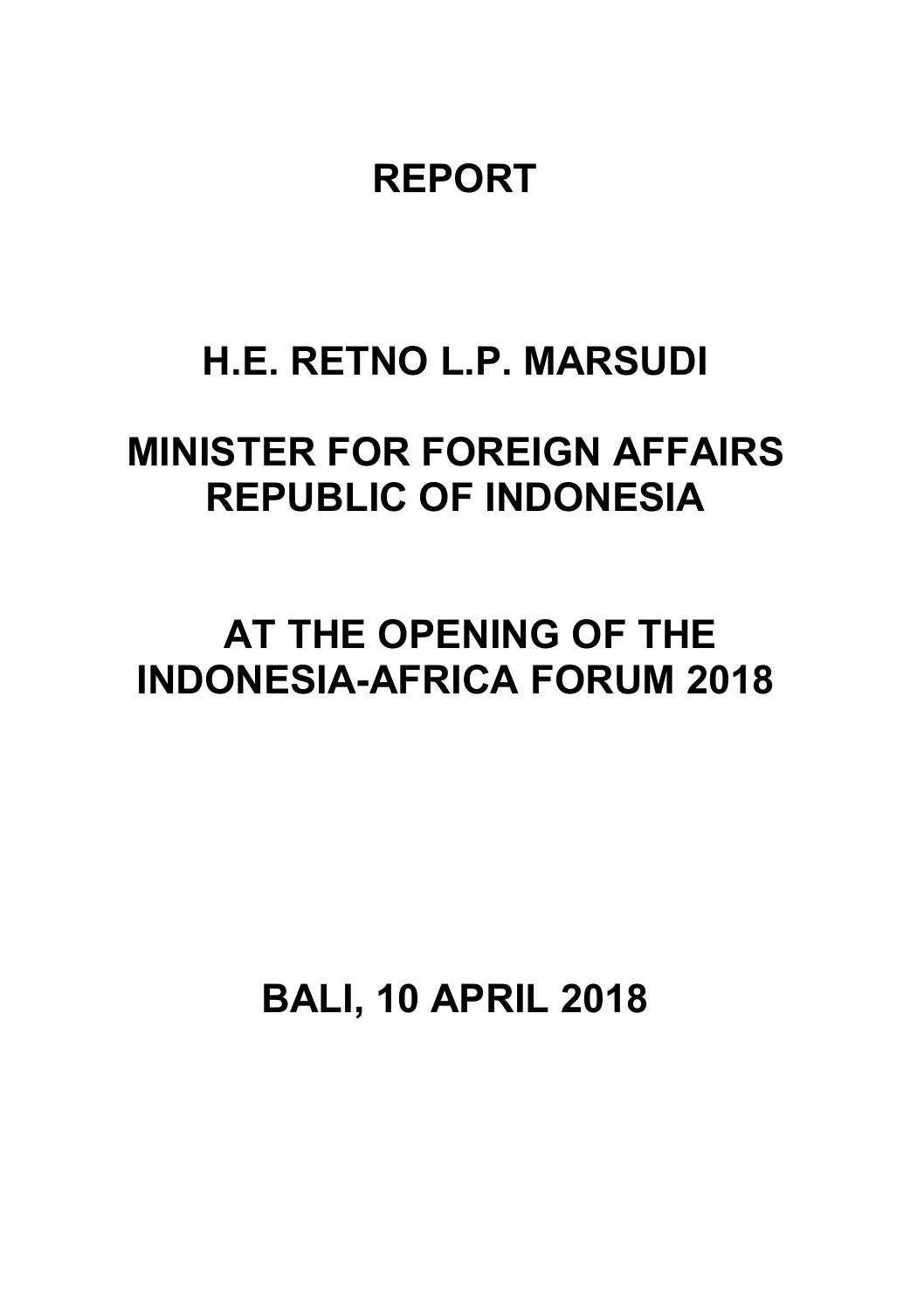**Your Excellency, Vice President of the Republic of Indonesia, Governor of Bali, Ministers and Ambassadors, Distinguished Delegates,**

**Assalammu'alaikum Wr Wb,Om Swastiastu,**

Welcome to Bali, Indonesia.

Welcome to the first ever Indonesia-Africa Forum 2018.

You might ask yourself "why did Indonesia initiate the Indonesia-Africa Forum?"

The quick answer is simply because Indonesia loves Africa.

Our love of Africa is not only reflected in words, it is reflected in deeds.

In 1955, through the Asian-African Conference in Bandung, we forged Bandung Principles, that inspired and liberated many nations.

When the word "LOVE" is there, it means equality, caring, sustainable and win-win cooperation.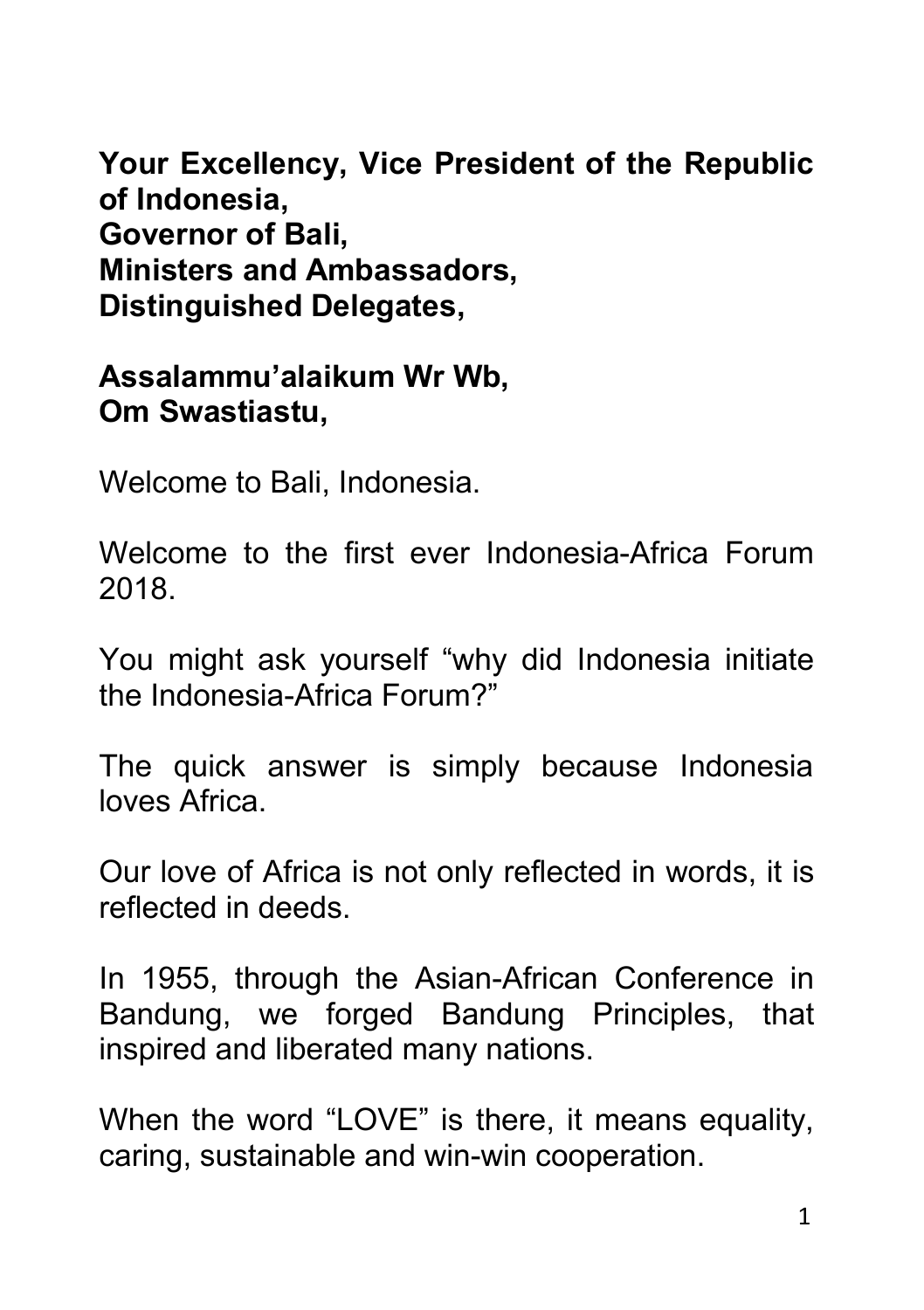Therefore, for more than one year, we have worked hard in preparation for this Indonesia-Africa Forum.

To show Indonesia's commitment to strengthen its love and cooperation with Africa.

### **Mr. President, Ladies and Gentlemen,**

This Forum is attended by more or less 500 participants from Africa and Indonesia, both policy makers as well as the private sector.

During this two-days event, participants will share their views on how to strengthen economic cooperation.

Today, panels of discussion on "Policy Makers' Perspective" will feature strategic topics, such as economic diplomacy; infrastructure development; financing facility initiatives; digital transformation; as well as strategic industry cooperation.

Tomorrow, the Forum will feature Indonesia – Africa Business Forum, which will discuss important topics such as connectivity, digital economy, agriculture, Small and Medium Enterprises (SMEs), South- South and Triangular Cooperation and the way forward.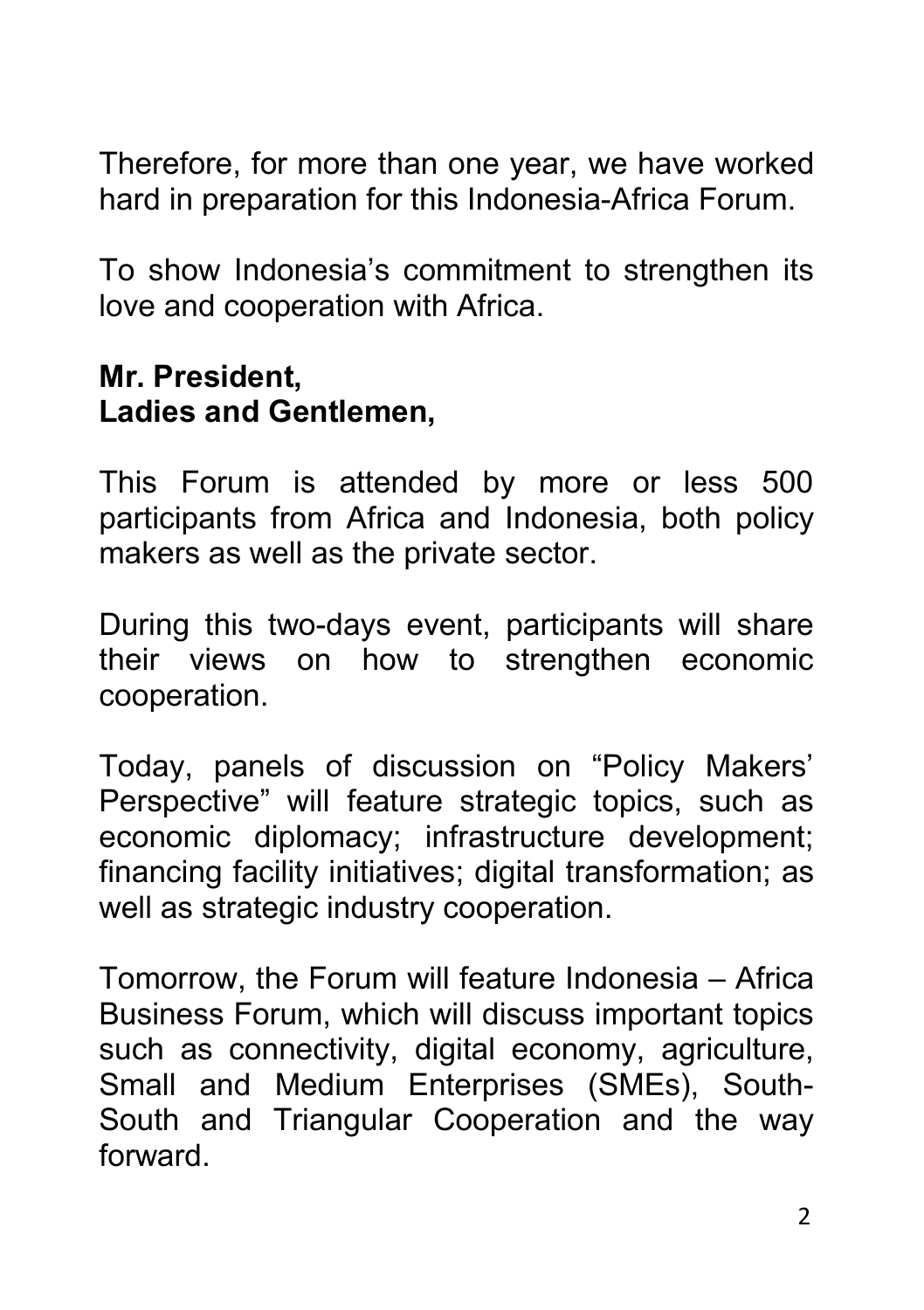Throughout the Forum, ministers, high-ranking officials, CEOs, bankers, and leaders of the Chamber of Commerce and Industry will speak and share their thoughts.

I am pleased that a number of Indonesian SOEs participating today includes Pertamina; PT Inka; PT Dirgantara Indonesia, PT PAL, PT TIMAH, GMF, and many others.

We also welcome CEOs and business representatives from Africa, including the Ethiopian Airlines; Topwide Ventures Limited; Africa Export-Import Bank; as well as Amirco Commercial **Services** 

Of course, the duties of the government as policy makers includes opening doors and supporting activities of business sectors.

### *Excellencies,*

We have learned about the Africa Vision 2063.

We have closely monitored the progress of the African Continental Free Trade Area.